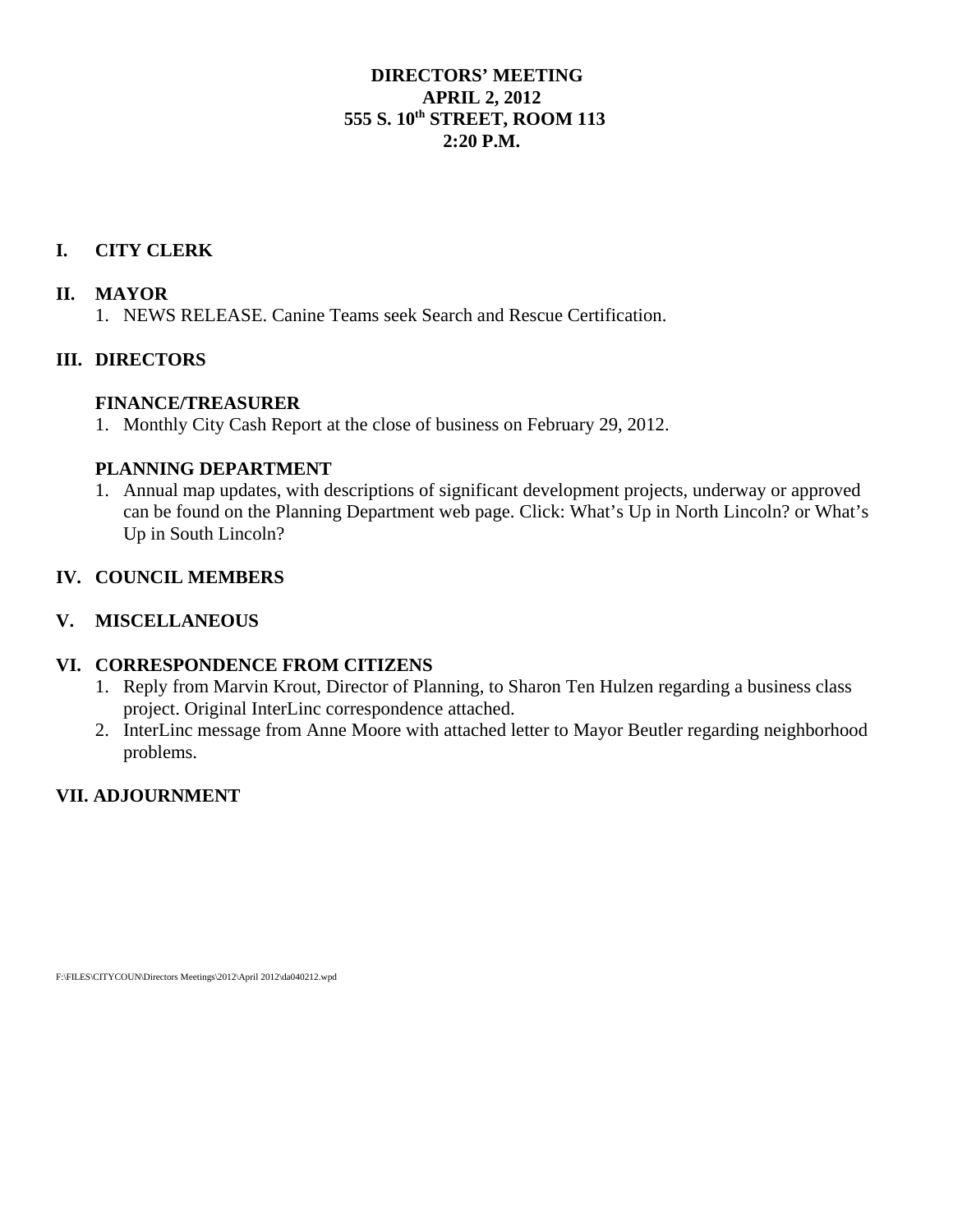### **LINCOLN FIRE AND RESCUE**

1801 "Q" Street, Lincoln, NE 68508, 402-441-8350

### **FOR IMMEDIATE RELEASE:** March 29, 2012

**FOR MORE INFORMATION:** Steve Dolezal, Lincoln Fire and Rescue, 402-540-3288 Ryan Nicholls, Greene County Emergency Management, 417-839-0452

### **CANINE TEAMS SEEK SEARCH AND RESCUE CERTIFICATION**

Nebraska Task Force 1 (NETF1), the Urban Search and Rescue team based at Lincoln Fire and Rescue, will conduct and participate in a two-day Canine Foundation Skills Assessment (FSA) in Willard, Missouri (near Springfield) April 7 and 8. The assessment is part of a rigorous national certification each canine-handler team must pass in order to perform as part of an Urban Search and Rescue Team.

Four canine-handler teams from NE-TF1 will participate in the testing. The Missouri-based task force also will have two teams tested. The Nebraska teams are traveling to this site because the FSA testing is conducted at sites unfamiliar to the teams.

During structural collapses, canines help search teams locate victims using their sense of smell to detect live human scent, even from a victim buried deep in the rubble. An FSA measures canine capabilities in the categories of obedience, bark alert, direction and control, agility and ability on the rubble pile.

Members of the media are invited to observe from 9 a.m. to 5 p.m. each day. The assessment will take place at the Regional Disaster Search Canine training site at Conco Quarries Inc., 902 South Quarry Rd., near Willard. The training site is located at FR105 and New Melville Road, one block north of McDonald's off of Highway 160.

More information on NETF1 is available at lincoln.ne.gov (keyword: usar).

- 30 -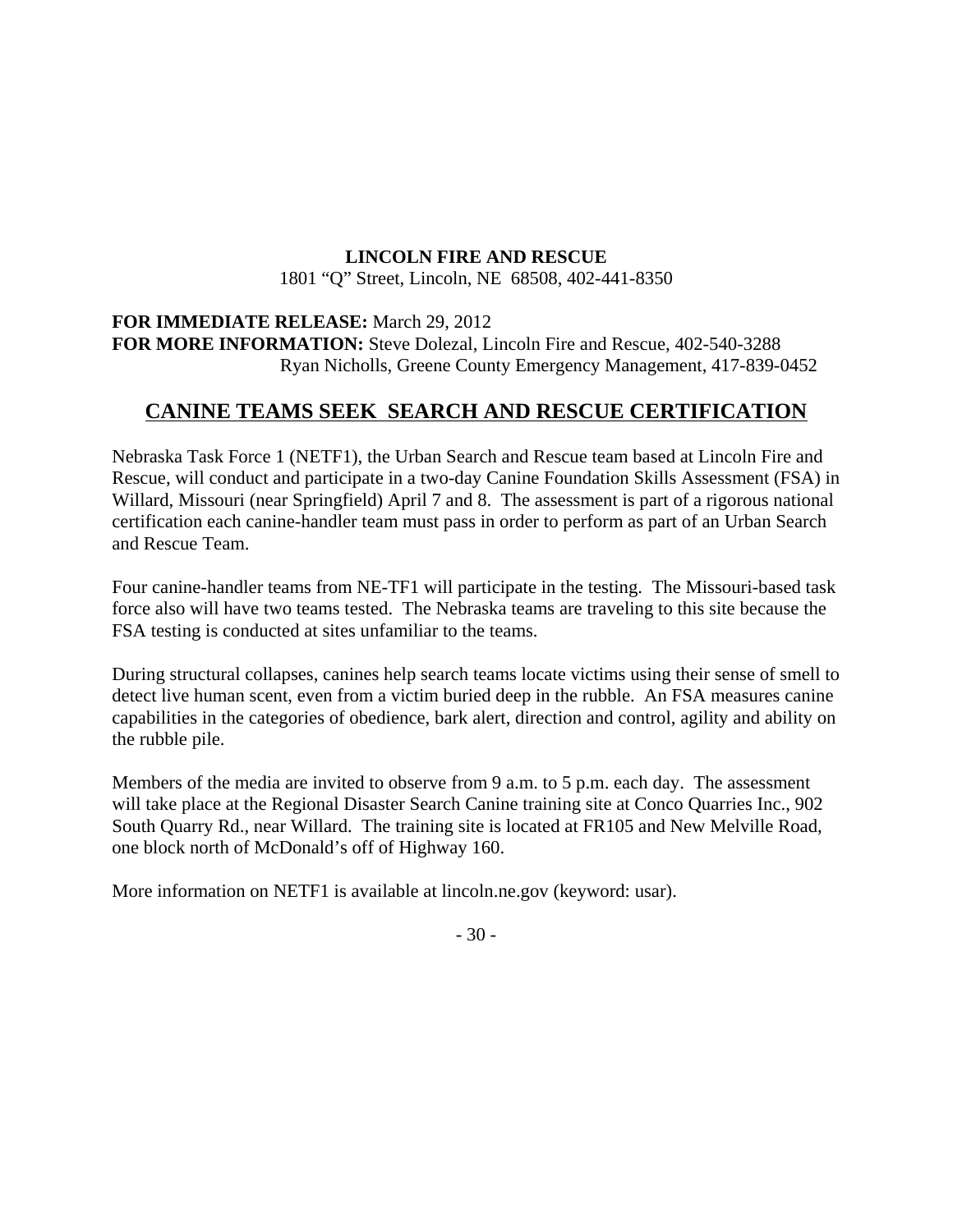### OFFICE OF TREASURER, CITY OF LINCOLN, NEBRASKA

### **MARCH 27, 2012**

### TO: MAYOR CHRIS BEUTLER & CITY COUNCIL MEMBERS

### FROM: **FINANCE DEPARTMENT / CITY TREASURER**

### SUBJECT: MONTHLY CITY CASH REPORT

The records of this office show me to be charged with City cash as follows at the close of business February 29, 2012

| Cash Balance on February 29, 2012      | \$211.536.001.09     |
|----------------------------------------|----------------------|
| Less Total Credits February 1-29, 2012 | $($ \$37,850,198.37) |
| Plus Total Debits February 1-29, 2012  | \$41.388.230.32      |
| Balance Forward                        | \$207.997.969.14     |

I desire to report that such City cash was held by me as follows which I will deem satisfactory unless advised and further directed in the matter by you.

| U. S. Bank Nebraska, N.A.                | \$<br>\$9,520,495.67   |
|------------------------------------------|------------------------|
| Wells Fargo Bank                         | (\$150,435.90)         |
| Wells Fargo Bank Credit Card Account     | (\$3,579.70)           |
| Bank of Prague                           | \$0.00                 |
| Commercial State Bank - Cedar Bluffs     | \$0.00                 |
| Cornhusker Bank                          | \$<br>\$103,408.49     |
| First National Bank - Wahoo              | \$<br>\$0.00           |
| <b>Heartland Community Bank - Bennet</b> | \$<br>\$3,925.93       |
| Pinnacle Bank                            | \$<br>\$90,100.27      |
| Union Bank & Trust Company               | \$<br>\$93,120.63      |
| West Gate Bank                           | \$<br>\$52,118.84      |
| Idle Funds - Short-Term Pool             | \$<br>\$118,911,286.47 |
| Idle Funds - Medium-Term Pool            | \$<br>\$82,883,301.53  |
| Cash, Checks and Warrants                | \$<br>\$32,259.06      |
| Total Cash on Hand February 29, 2012     | \$<br>\$211,536,001.29 |

The negative bank balances shown above do not represent the City as overdrawn in these bank accounts. In order to maximize interest earned on all City funds, deposits have been invested prior to the Departments' notification to the City Treasurer's office of these deposits; therefore, these deposits are not recorded in the City Treasurer's bank account balances at month end.

I also hold as City Treasurer, securities in the amount of \$252,928,800.48 representing authorized investments of the City's funds.

**ATTEST:** E. Ross. City

′Melinda J. Jones, Cit<sub>)</sub>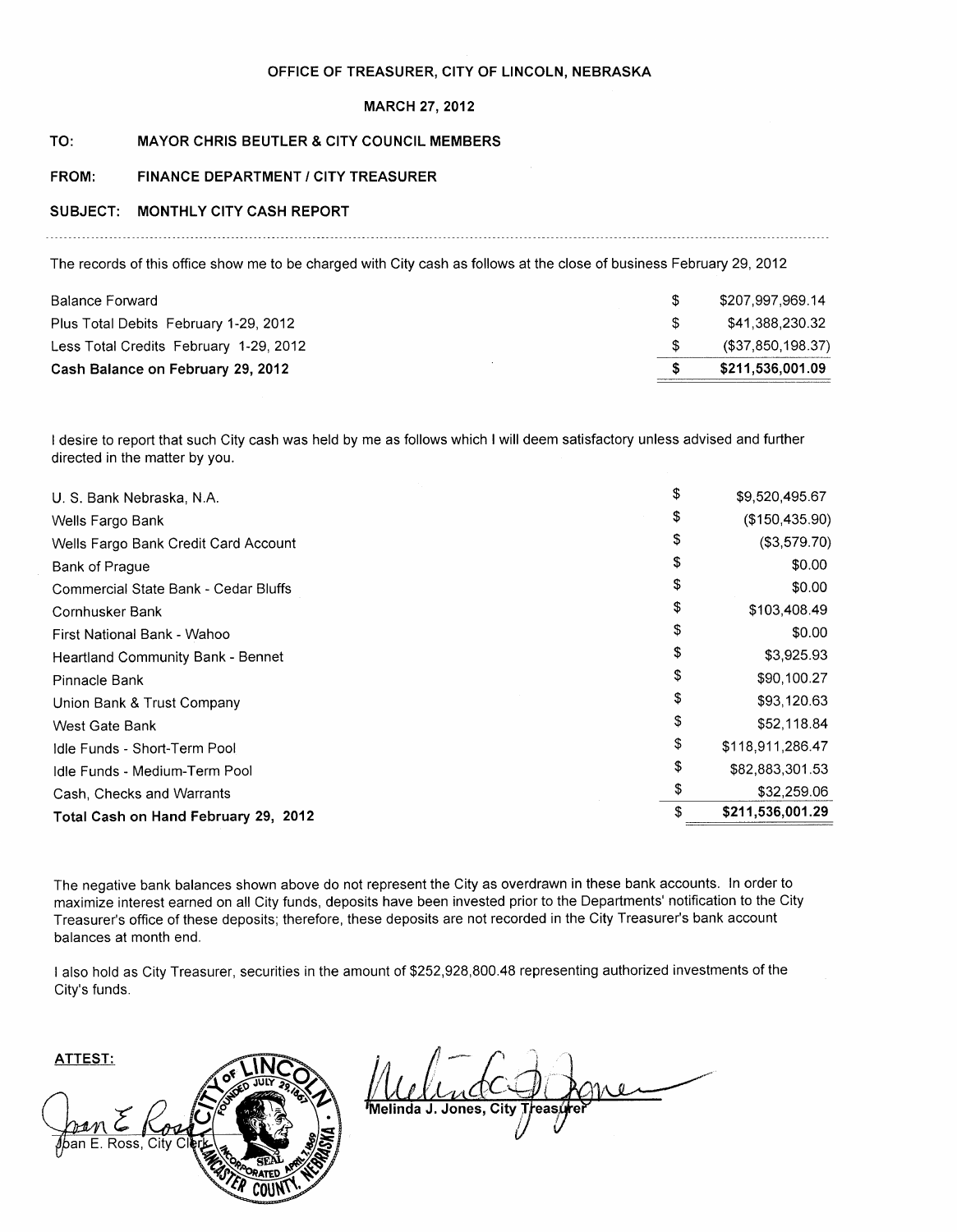# CITY OF LINCOLN - PLEDGED COLLATERAL STATEMENT<br>AS OF FEBRUARY 29, 2012

| <b>DESCRIPTION</b> | CUSIP      | MATU.                | TURITY DATE   ORIGINAL FACE   CURRENT PAR |                | MARKET PRICE | <b>MARKET VALUE</b> |
|--------------------|------------|----------------------|-------------------------------------------|----------------|--------------|---------------------|
| FHLB BONDS         | 133XLGD9   | 06/29/2017           | \$500,000.00                              | \$500,000.00   |              |                     |
| THLB STEP UP 3.0%  | 133XUWQ2   | 09/25/2019           | \$1,000,000.00                            | \$1,000,000.00 |              |                     |
| FHLB STEP-UP 2.0%  | \$133XXG68 | 03/23/2017           | \$1,000,000.00                            | \$1,000,000.00 |              |                     |
| CORNHUSKER BANK    |            | <b>TOTAL PLEDGED</b> | \$2,500,000.00                            | \$2,500,000.00 |              |                     |
|                    |            |                      |                                           |                |              |                     |
|                    |            |                      |                                           |                |              |                     |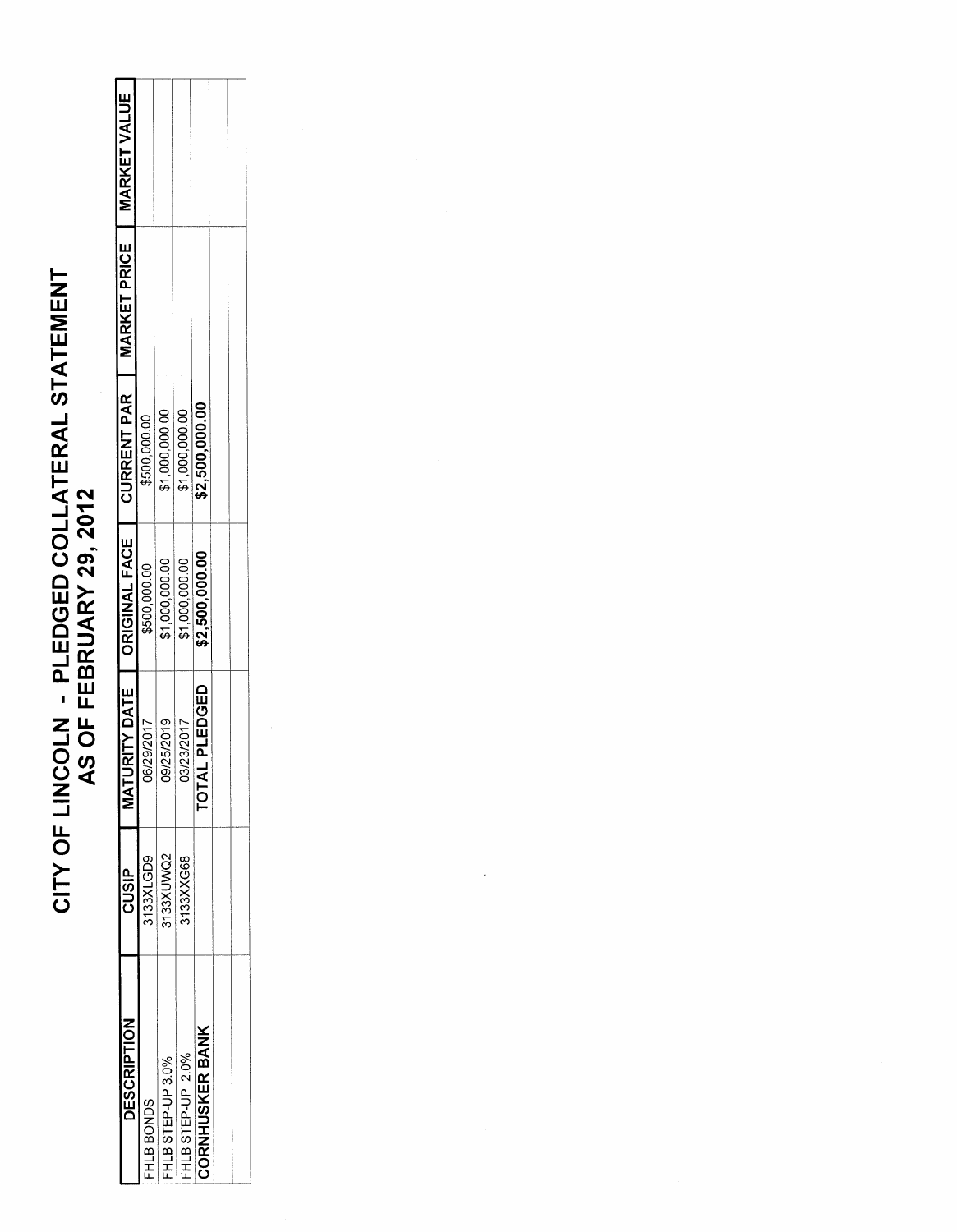### **Jean Preister**

**From:** Michele M. Abendroth<br> **Sent:** Wednesdav. March 28 **Sent:** Wednesday, March 28, 2012 11:41 AM<br> **Subject:** North and South Lincoln Development U North and South Lincoln Development Updates

The Planning Department annually updates a set of maps with brief descriptions of significant development projects that are underway or approved. This information can be found on the **Planning Department** web page, or you may click on the links below:

**What's Up in North Lincoln?** 

### **What's Up in South Lincoln?**

If you have questions or need assistance locating this information, please contact the Planning Department at 402‐441‐7491.

### **Michele Abendroth**

Lincoln/Lancaster County Planning Department 555 South 10th Street, Suite 213 Lincoln, NE 68508 402‐441‐6164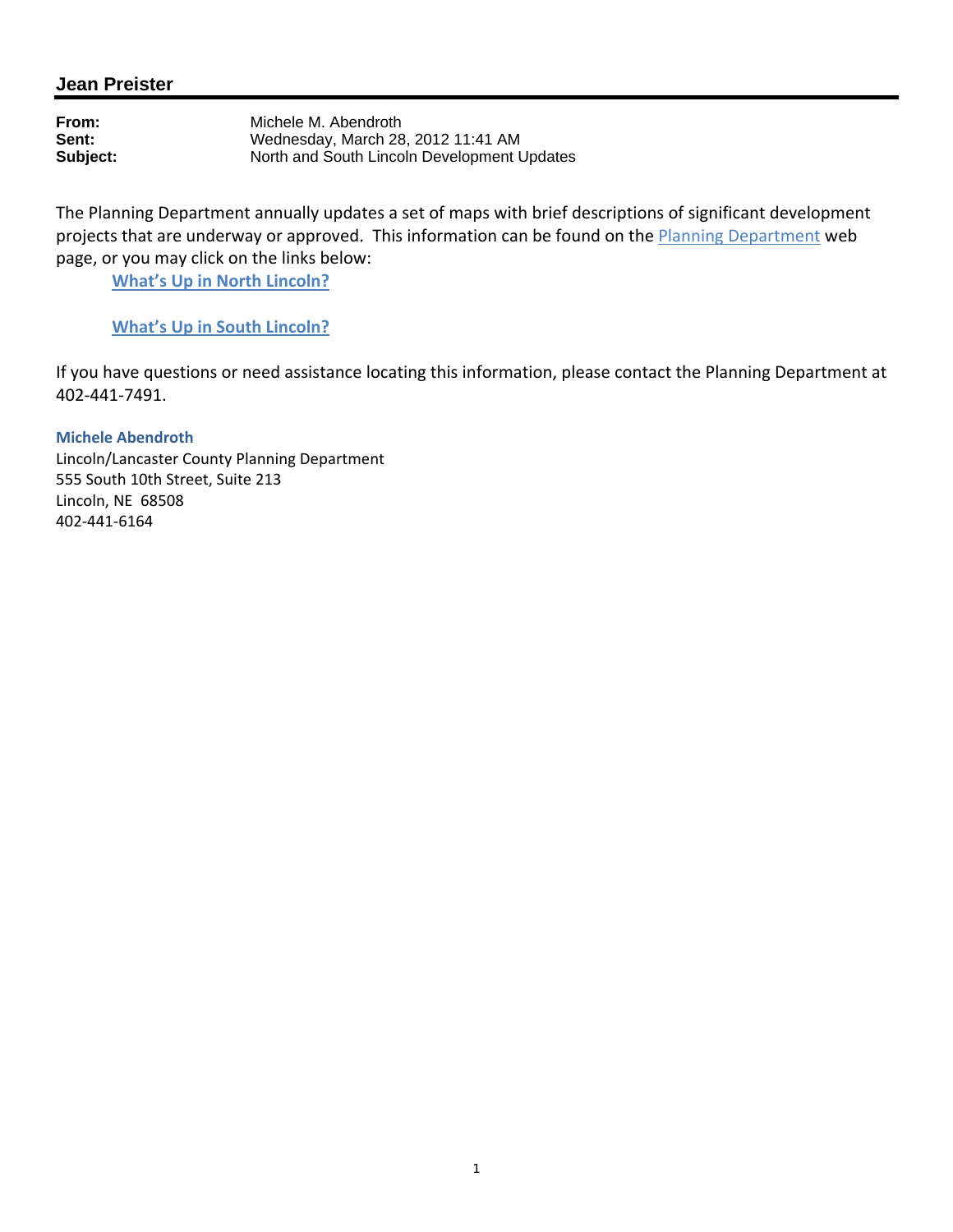### **Mary M. Meyer**

| From:    | Jean Preister                     |
|----------|-----------------------------------|
| Sent:    | Wednesday, March 28, 2012 3:27 PM |
| To:      | 'stenhulzen@aol.com'              |
| Cc:      | Council Packet; Tom J. Cajka      |
| Subject: | InterLinc: Council Feedback       |

Dear Sharon:

This is in response to your question for a class project about the steps necessary to open an indoor/outdoor water/amusement park, with tour van and carriage rides, and a hotel in the future. The hypothetical example would involve some 158 acres of land along NW 48<sup>th</sup> Street, just north of Interstate 80.

The 2040 Comprehensive Plan designates the area on both sides of N. 48<sup>th</sup> Street for future industrial land and commercial use, which generally would be considered an appropriate area for an amusement park. While some of this larger area should be reserved for more industrial-type uses, the Lincoln area would benefit from additional recreation and entertainment options for local residents and to attract more tourists. So City staff would definitely be supportive of your efforts and assist you in navigating through the necessary reviews.

Let's assume you are looking at the east side of NW 48<sup>th</sup> Street. It is currently zoned AG Agriculture District and H-4 General Commercial District. In order to develop the site, two initial steps would need to be completed – typically these are done at the same time:

- 1. You would need to file a Change of Zone application to rezone the portion zoned AG to H-4 zoning. To accommodate all of the land uses you have in mind, a H-4 "Planned Unit Development (PUD)" might be the best route. A PUD allows you flexibility of uses, parking requirements, setbacks, etc.
- 2. Since the land is outside of the city limits, Annexation would be required to allow it to be served by city water and sewer services. Those services are in the vicinity, and you as the developer would be expected to pay for some of the cost of extending those services. Additionally, you would be expected to do a traffic study to assess the impact of the development on the transportation system and what improvements will be required. You as the developer would be expected to pay for some of these improvements as well. The City would work with you to develop an annexation agreement, which would specify the obligations for you and for the City.

The change of zone and annexation applications would be sent to the Planning Commission for them to hold a public hearing and make recommendations. Then those applications would be sent to the City Council, along with the annexation agreement, for public hearing and final action.

These are the basic initial steps. After this, there would be more detailed steps required for the development of the site and construction of individual buildings, such as subdivision and building permits. Other City departments issue specialized permits for food-handling, operating the "swimming pool", and some other specific activities that you may be contemplating. An overview of the development process can be found on our Web page under "Developing Land in Lincoln".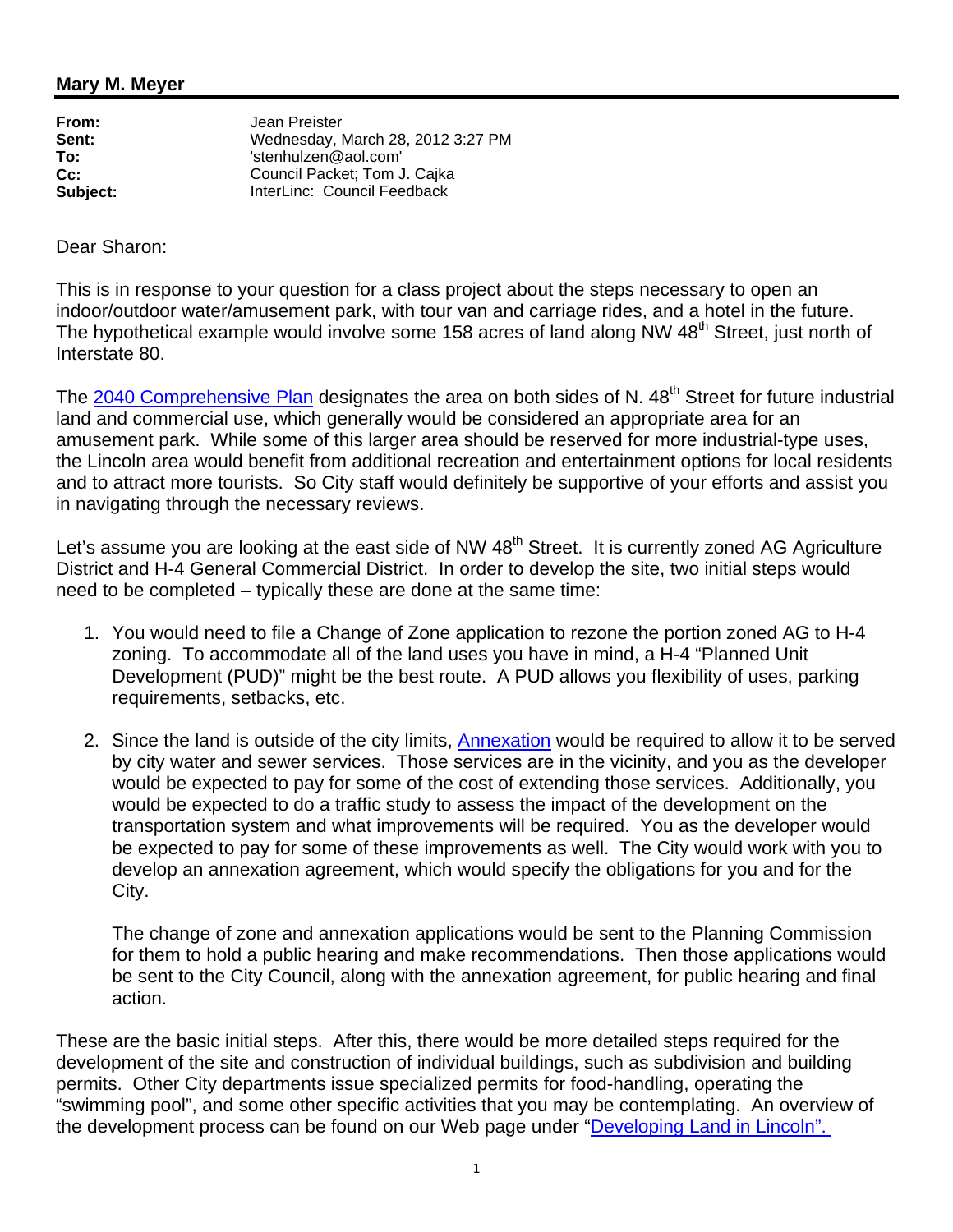You may want to use the embedded hyperlinks in the text above to learn more about this process. Should you have further questions, please feel free to call Tom Cajka at 402-441-5662, or email him at tcajka@lincoln.ne.gov. Tom generally handles development applications in this part of the city and is most familiar with the area.

Good luck with your class project!

Marvin Krout Director of Planning

Name: Sharon Ten Hulzen Address: 5112 W Superior St City: Lincoln, NE 68524 Phone: 402‐318‐2293

Fax: Email: stenhulzen@aol.com

Comment or Question: I am a student @ SCC in the BSAD program with an Entrepreneurship focus. I am doing some research for a class project for Business Plan class.

If I was looking at 158+ acres of land on NW 48th St just N of the interstate and it is zoned Retail & Commercial; what zoning changes would I need for a Water park/Amusement park combination indoor and outdoor and tour van and carriage rides and maybe in the future a hotel?

Also, what City or County ordinances would I be looking at?

I would appreciate any and all feedback ‐ positive and negative. Thank you!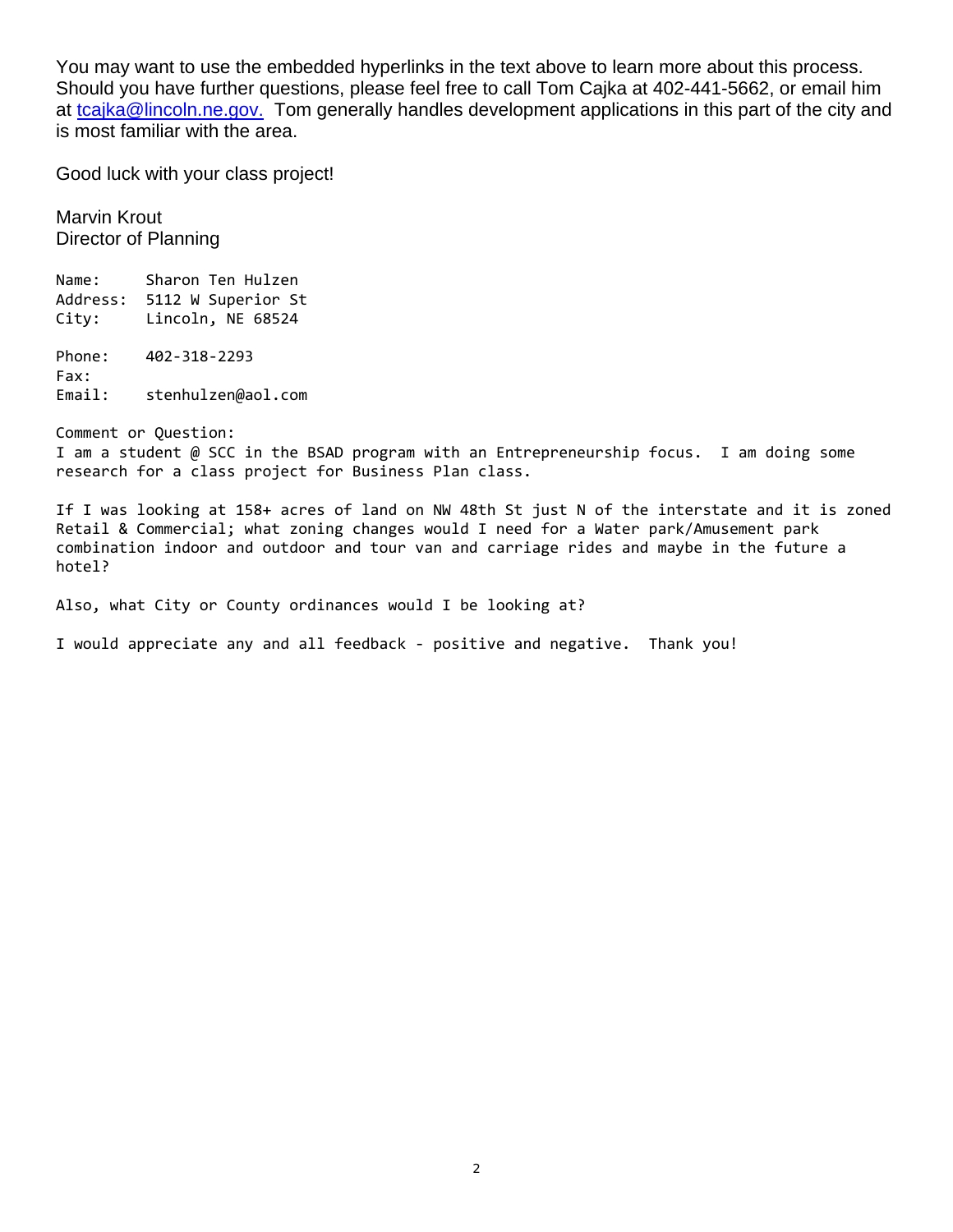### **Mary M. Meyer**

| From:    | WebForm [none@lincoln.ne.gov]     |
|----------|-----------------------------------|
| Sent:    | Wednesday, March 28, 2012 5:29 PM |
| To:      | Council Packet                    |
| Subject: | InterLinc: Council Feedback       |

InterLinc: City Council Feedback for General Council

Name: Anne Moore Address: 3143 Kleckner Court City: Lincoln, NE 68503

Phone: 402‐435‐4036 Fax: Email: amooreski@windstream.net

Comment or Question:

This is an email that sent Mayor Beutler a couple of days ago. The neighbors on this block are frustrated that we can't seem to get a response from anyone. My boyfriend spent most of the day going from department to department trying to find out what we can do to correct this problem. Here is the letter:

Dear Mayor Beutler:

I am writing to you with concern for our neighborhood. I live on the north side of 33rd and O Street, Kleckner Court, to be exact and this block has been having a real problem with renters that have moved into this neighborhood, causing us a lot of fear and we can't seem to get a response from the police other than to "deal with it."

It all seemed to start when the house next to me, 3145 Kleckner Court, was rented out to what we thought was one family. We have now seen anywhere from 10 to 15 people coming out of this house in the morning and I don't think they are all related. In this group, there are two girls who have made confrontations with neighbors up and down the block and have done and said things that have made the neighbors fear for their safety and personal property. There have been threats of tire slashing, vehicle damage, and we've already seen one house egged. And still, we are told by the police to "deal with it." When one of our neighbors was talking to a policeman just tonight, the adult renters were standing just several yards away and watched the whole time. Never did the policeman go talk to them. Our neighbor was pretty much told to fence your yard, which they will be doing within the next 4 weeks and includes a gate covering the driveway. Now, she fears for the property and is planning on parking one of their cars several blocks away just so that it won't get damaged. Her house was the egged house.

I have lived in this neighborhood for over 30 years and watched it go from home owners to rental property back to almost all home owners again. But, it only takes a couple of bad renters to make things worse. I have seen drug deals take place, beer parties number in the hundreds, and it's bad when you have the police number on speed dial and they know you by name.

I don't know what can be done about this situation, Mr. Mayor, but I want to make you aware of what takes place within the inner city and what kind of responses that we don't seem to get from the police. We as neighbors are in fear in this neighborhood and we shouldn't be as we are the people who try to take care of our homes and pay our taxes and these people come in and just take over.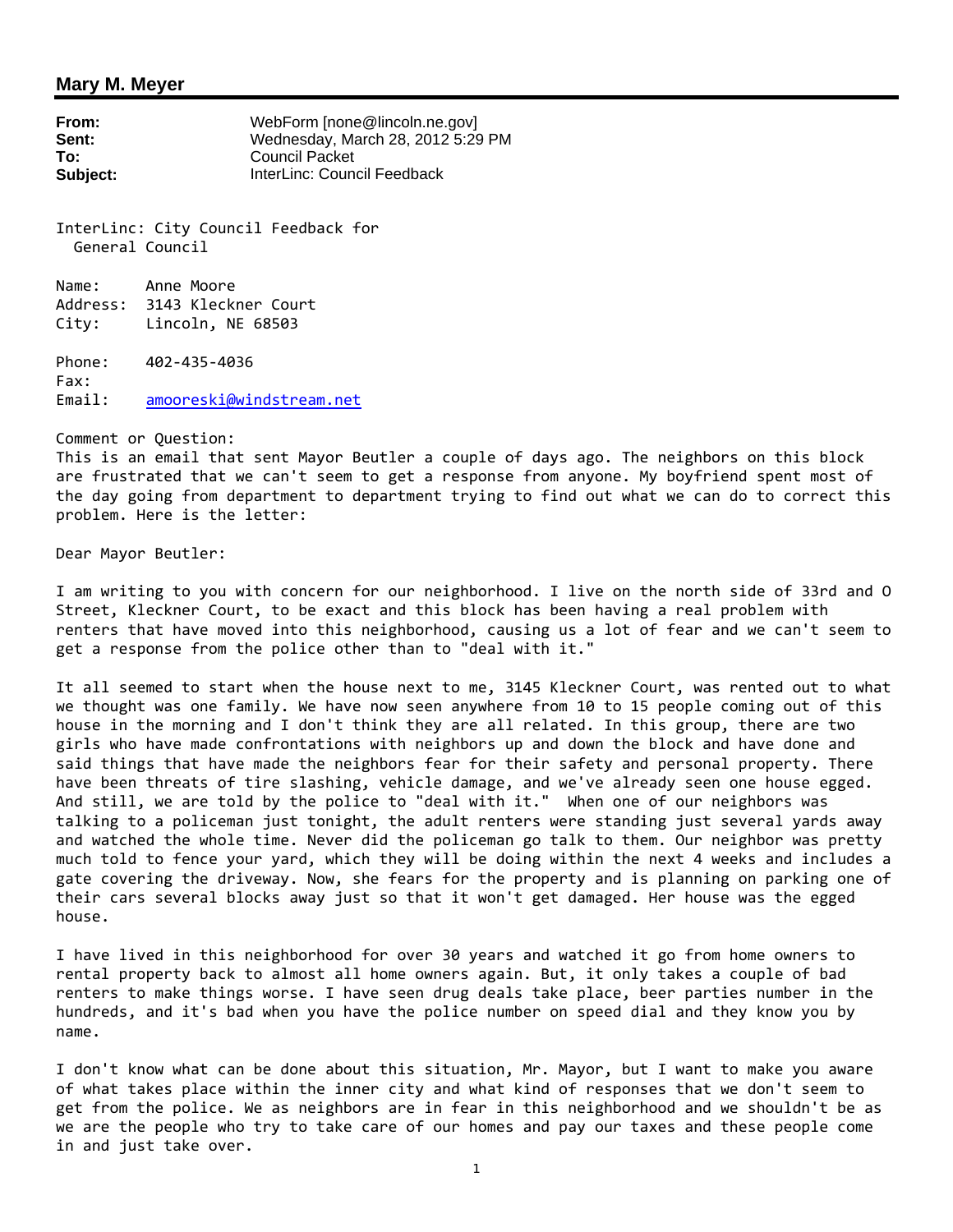I thank you for accepting this email and hope that I hear from you soon.

Thank you from one concerned home owner to another.

Anne M. Moore 3143 Kleckner Court Lincoln, NE 68503 amooreski@windstream.net 402‐435‐4036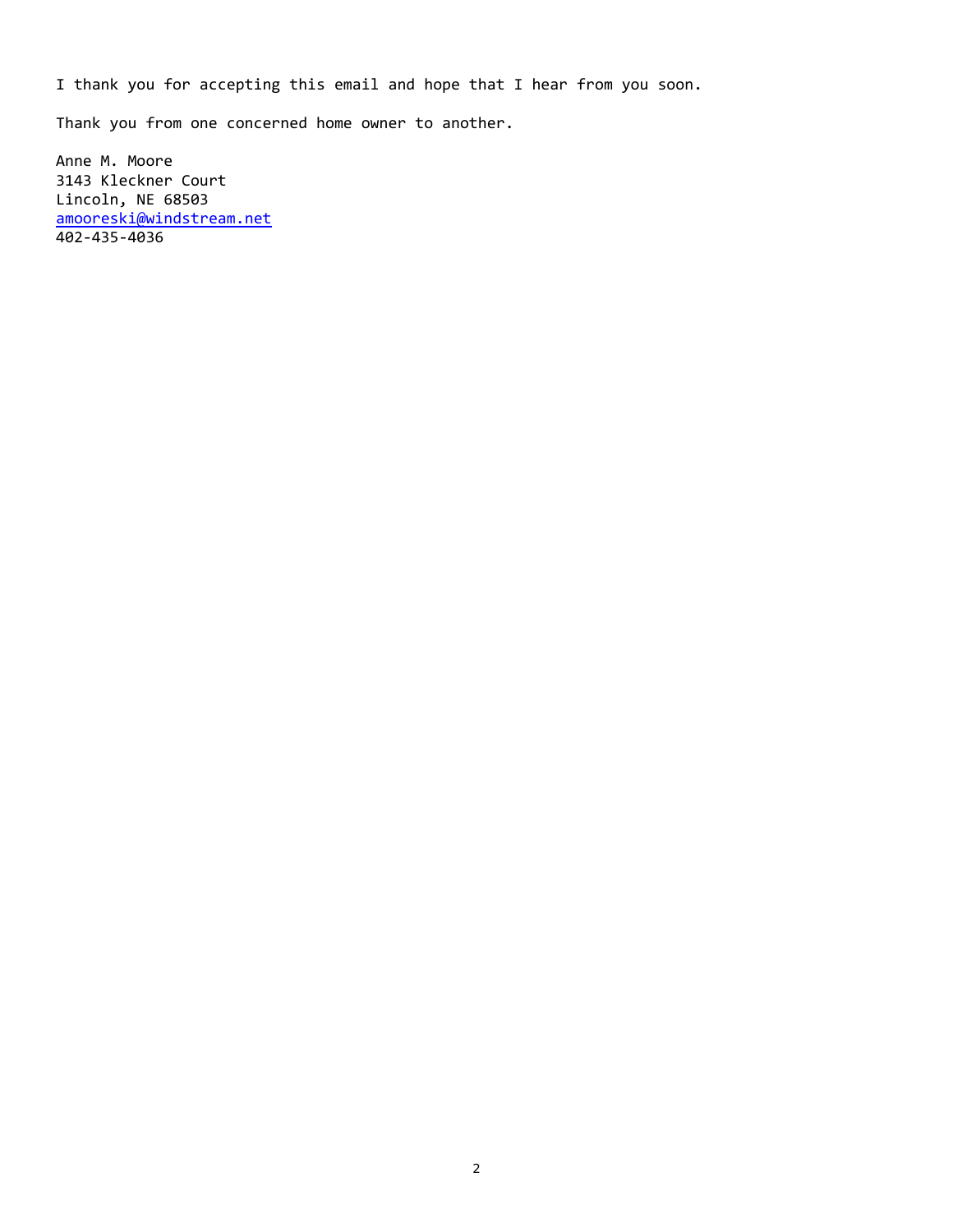# **DIRECTORS' AGENDA ADDENDUM MONDAY, APRIL 2, 2012**

### **I. CITY CLERK**

### **II. CORRESPONDENCE FROM THE MAYOR & DIRECTORS**

### **MAYOR**

- 1. NEWS RELEASE. Mayor Beutler's public schedule for March 31, 2012 through April 6, 2012.
- 2. NEWS RELEASE. Trees to be removed for Centennial Mall renovation.

### **WEST HAYMARKET JOINT PUBLIC AGENCY**

1. The West Haymarket Joint Public Agency will meet April 6, 2012, 3:00 p.m., 555 S. 10<sup>th</sup> Street, in Council Chambers. Meeting agenda and attachments posted on line.

### **III. DIRECTORS**

### **PLANNING DEPARTMENT**

1. The Urban Design Committee will meet on Wednesday, April 4, 2012, 3:00p.m. at 555 S. 10<sup>th</sup>, Room 214. Agenda attached.

### **WEED CONTROL AUTHORITY**

1. Weed Abatement Program, Lancaster County/City of Lincoln, March 2012 news.

### **IV. COUNCIL MEMBERS**

### **V. CORRESPONDENCE FROM CITIZENS**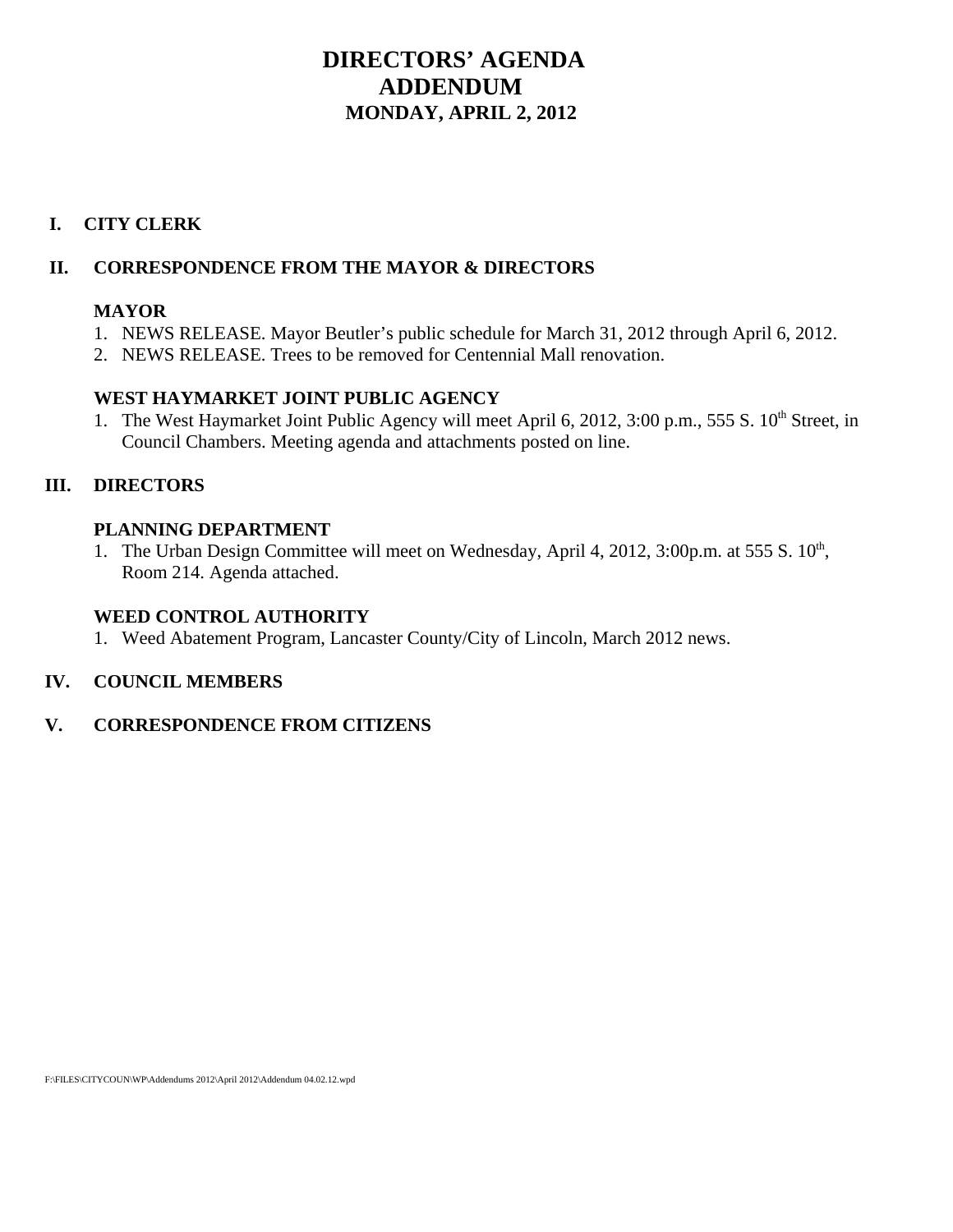Date: March 30, 2012 Contact: Diane Gonzolas, Citizen Information Center, 402-441-7831

### **Mayor Beutler's Public Schedule Week of March 31 through April 6, 2012** *Schedule subject to change*

Saturday, March 31

• Innocents Society and Mortar Board "Ivy Day," remarks - 9:30 a.m., Champions Club, 707 Stadium Drive (west of Memorial Stadium)

Monday, April 2

- City-County Common Meeting 12:45 p.m., Room 113, County-City Building, 555 S. 10th St.
- Governor's Arts Awards 5 p.m., Embassy Suites, 1040 "P" St.

Thursday, April 5

- KFOR 7:45 a.m.
- Nebraska Wesleyan University Sunflower Club, remarks 11:30 a.m., NWU Student Center, (east of Old Main on 50th between Baldwin and St. Paul)
- Assurity Celebration, remarks, medallion to Dirk Kempthorne 6 p.m., Assurity Center, 2000 "Q" Street

Friday, April 6

• West Haymarket Joint Public Agency (JPA) meeting - 3 p.m., Council Chambers, County-City Building.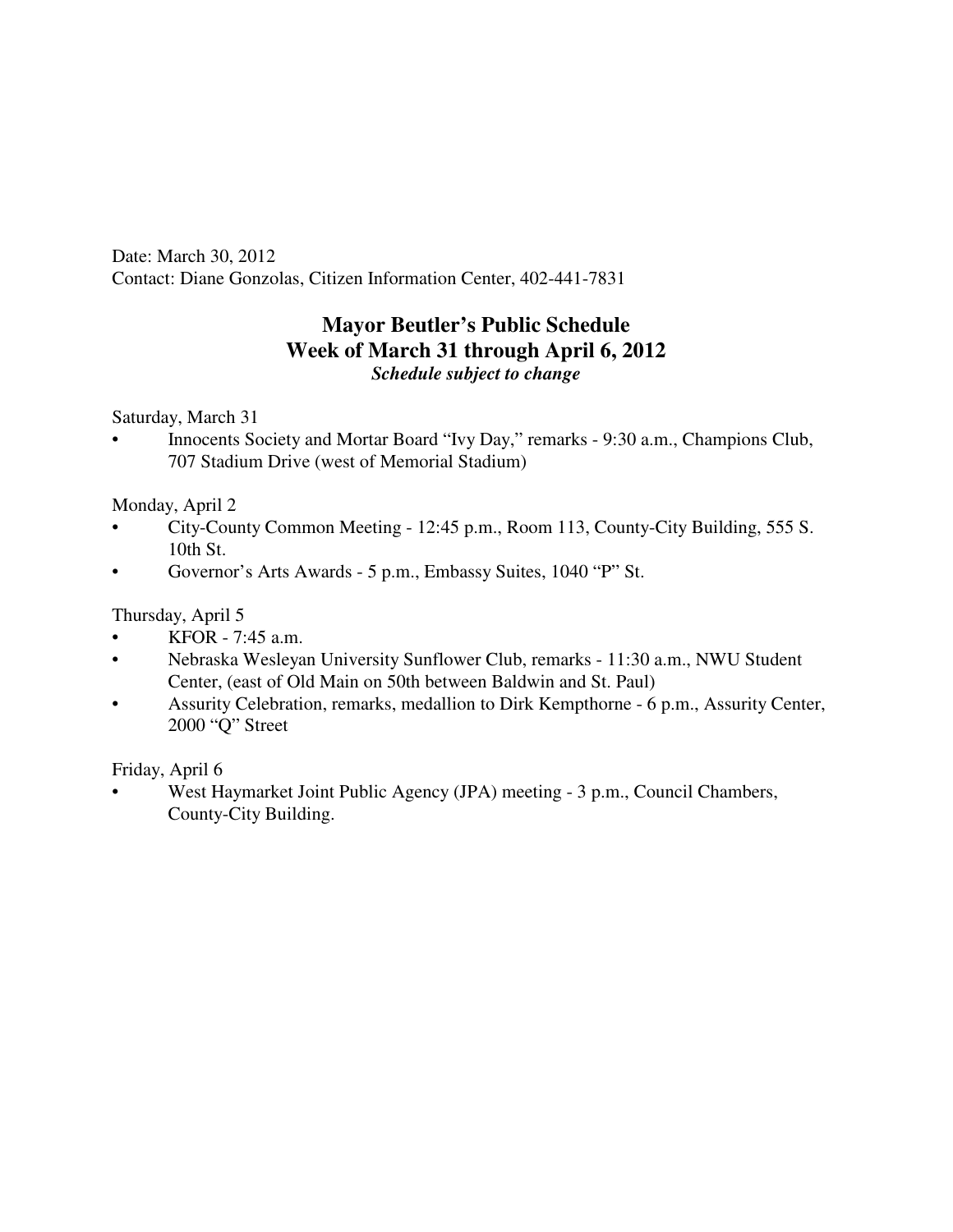### **PARKS AND RECREATION DEPARTMENT**

2740 "A" Street, Lincoln, NE 68502, 402-441-7847

### **FOR IMMEDIATE RELEASE:** March 30, 2012 **FOR MORE INFORMATION:** J.J. Yost, Parks and Recreation, 402-416-9190

# **TREES TO BE REMOVED FOR CENTENNIAL MALL RENOVATION**

*New trees to be planted in improved environment*

Forestry crews with the Lincoln Parks and Recreation Department will remove about 19 trees in the three central blocks of Centennial Mall ("M" to "P" streets) beginning at 8 a.m. Sunday, April 1. The tree removal is necessary to allow for the first phase of construction to begin on the Centennial Mall renovation project. The work has been scheduled ahead of migratory bird nesting season as required by federal law.

J.J. Yost, Planning and Construction Manager for Parks and Recreation, said the trees being removed are generally aged and in decline due to the current condition of the Mall. About 112 new trees will be planted this fall or next spring as part of the phase one construction. Yost said the new design for the Mall will create conditions that will promote the establishment and longterm sustainability of the new trees.

Crews are expected to finish the tree removal in one day. Some street or lane closures may be necessary in the immediate area.

More information on the renovation of Nebraska's Centennial Mall is available at www.necentennialmall.org. More information on Parks and Recreation is available at parks.lincoln.ne.gov.

- 30 -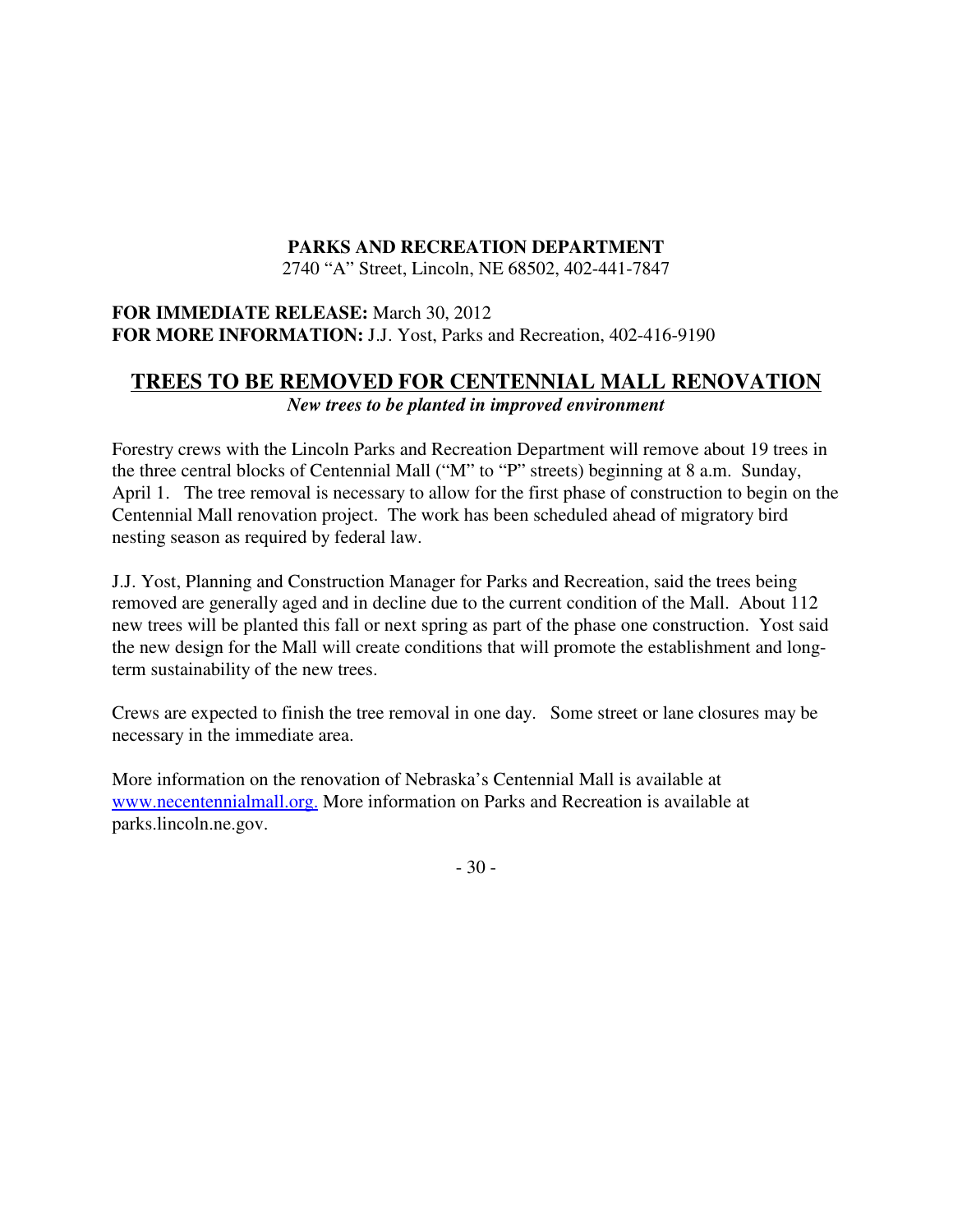### **Mary M. Meyer**

**From:** Council Packet<br> **Subject:** West Haymarke **Subject:** West Haymarket JPA Meeting April 6, 2012

**Subject:** West Haymarket JPA Meeting April 6, 2012

The West Haymarket Joint Public Agency will meet on Friday April 6, 2012 at 3:00 P.M. in the City Council Chambers Room 112.

The agenda and attachments are now posted at: http://lincoln.ne.gov/city/finance/account/jpa‐mtgs.htm

Pam Gadeken ADMINISTRATIVE AIDE II **CITY PUBLIC WORKS & UTILITIES** | 555 SO. 10TH, SUITE 203 | LINCOLN, NE 68508 P 402-441-7558| F 402-441-8609 | pgadeken@lincoln.ne.gov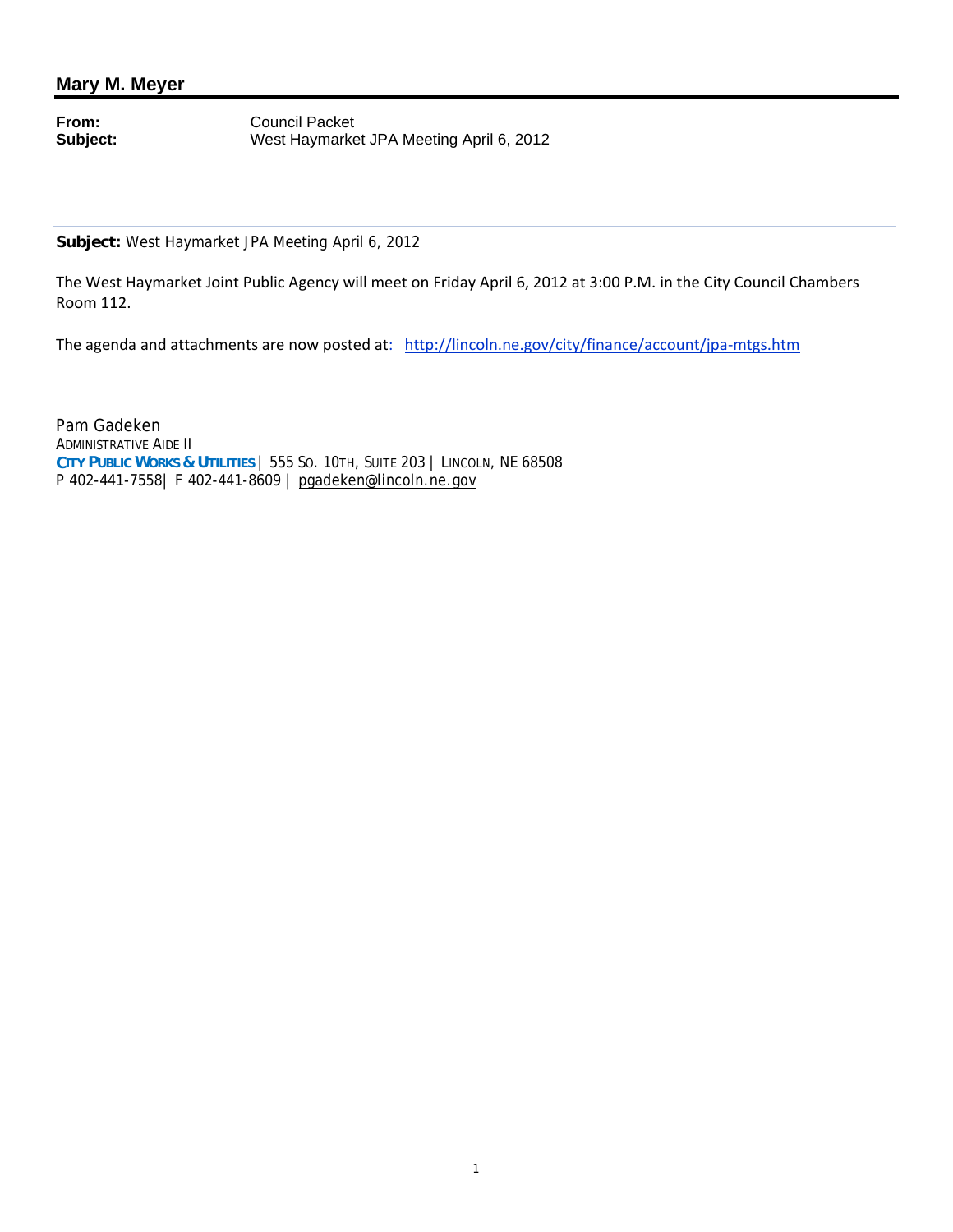

**City of Lincoln Planning**

**Urban Design Committee Agenda** 

### **URBAN DESIGN COMMITTEE**

Notice is hereby given that the **URBAN DESIGN COMMITTEE** will hold a meeting on Wednesday, April 4, 2012 at **3:00 p.m.**, **County-City Building**, 555 S. 10th Street, Lincoln, Nebraska, in Room 214 on the 2<sup>nd</sup> Floor. For more information, please contact the Lincoln City/Lancaster County Planning Department, (402) 441-7491.

### **AGENDA April 4, 2012**

- 1. Approval of meeting record from the Joint HPC/UDC meeting of **February 16, 2012**; and the UDC meeting from the regular meeting of **February 16, 2012.**
- 2. Near South Neighborhood Sign, 27th & South Streets
- 3. Staff Report: Misc.

**History List**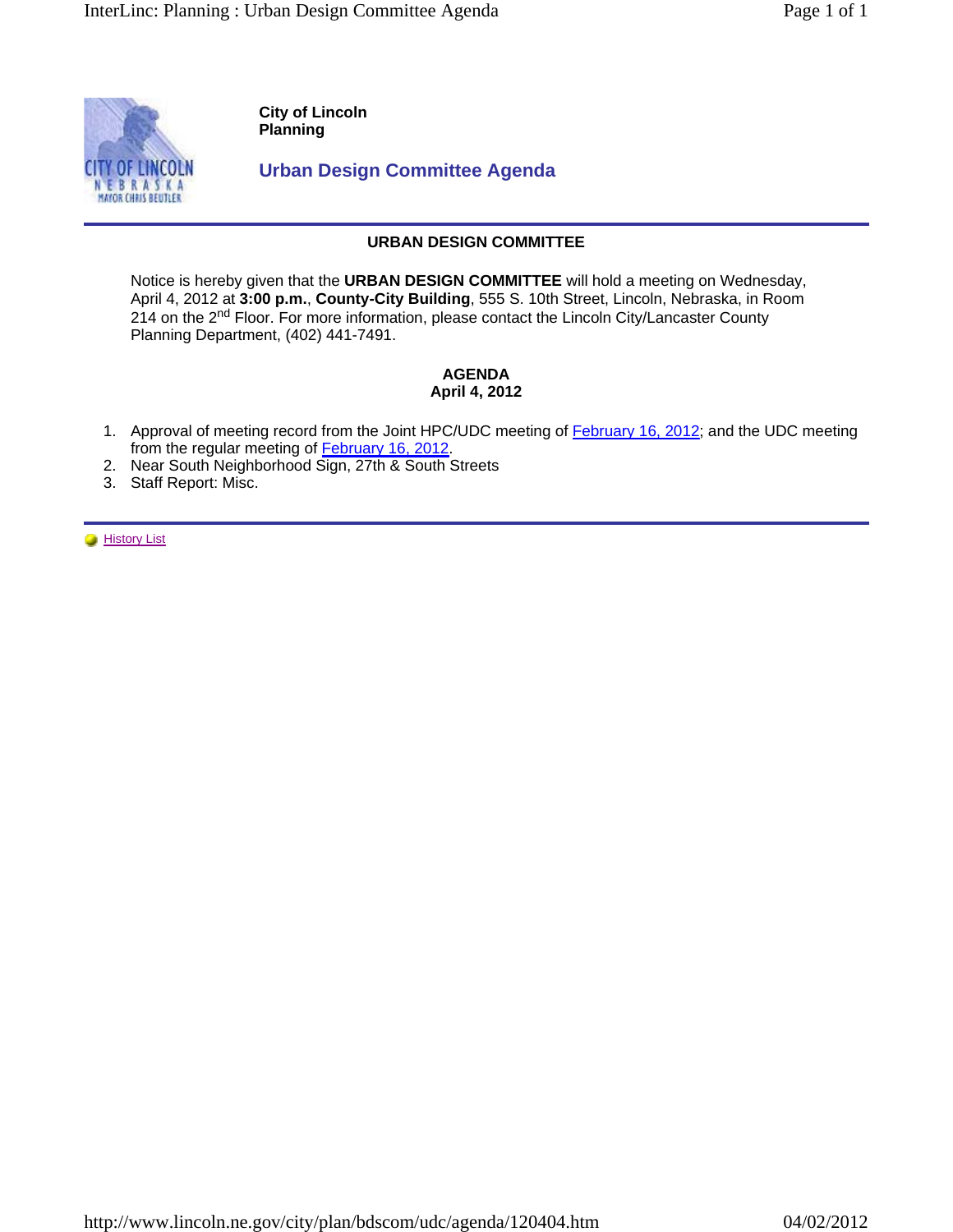

# **Weed Abatement Program Lancaster County / City of Lincoln MARCH 2012**

**www.lancaster.ne.gov/weeds** 

## **Join the "Weed Watcher Team"**

You've hopefully heard about the Weed Watcher program that we've been working on. It is now up and running and available from our office or can be downloaded from our website.

Outreach and education are a key component in organizing a successful program. Our staff will be available to train anyone wishing to join the Weed Watcher Program. The program includes a [Weed Watcher Resource Guide,](http://lancaster.ne.gov/weeds/pdf/weedwatcher.pdf) a photo [calendar](http://lancaster.ne.gov/weeds/pdf/calendar2.pdf) to help you identify invasive plants as they grow throughout the season, and a hit [report](http://lancaster.ne.gov/weeds/pdf/hitreport.pdf) to give you a way to report the infestation.

Our Weed Watcher Program is designed to train and support volunteers to find and report new occurrences of harmful invasive plants. Weed Watchers help protect natural areas from the impacts of invasive plants by *detecting new populations early* before they get out of hand.



Weed Watchers are people who care about the health of our lands and want to help prevent the ecological and economic damage associated with plant invasions by looking for and reporting new weeds. Weed Watchers can be

private citizens who simply want to scan for new invaders while they hike. Often Weed Watchers are people already actively volunteering as a Master Gardener or for their local UNL Extension. Public and private land owners such as the Nebraska Game & Parks, Natural Resource Districts, or Farm Service Agencies also have staff and volunteers who watch for weeds as they trek across their land. Outdoorsmen, hunters and fishermen, geocachers, 4-H groups, boy & girl scouts, are

just a few of the groups than can help make a difference. Call 402-441-7817 if interested.

### **Husker Lawn & Leisure show**

The weekend of March  $16^{th} - 18^{th}$  we took our booth to the Lancaster Event Center for the Husker Lawn & Leisure show. Great crowds each day allowed me to talk to a lot of individuals about their weed problems.



*Husker Lawn & Leisure show display* 

A lot of interest and concern on the phragmites and Japanese Knotweed that were displayed at the booth. We have a long way to go on education with both of these.

Funding for the event was provided by a grant received from the Nebraska Department of Agriculture to help with our outreach and education.

## **April Planned Activities**

- 3-4 NWCA Spring Training @ Hastings
- 10 5 Rivers WMA
- 11 **Inspect Landfills**
- 12 Management Team Meeting
- 13 Invasive Species Council
- 16 Publish General Notice
- 17 LPWMA Meeting
- 18 Musk thistle inspections begin
- 26 Problem Resolution Team
- 30 Monthly activity report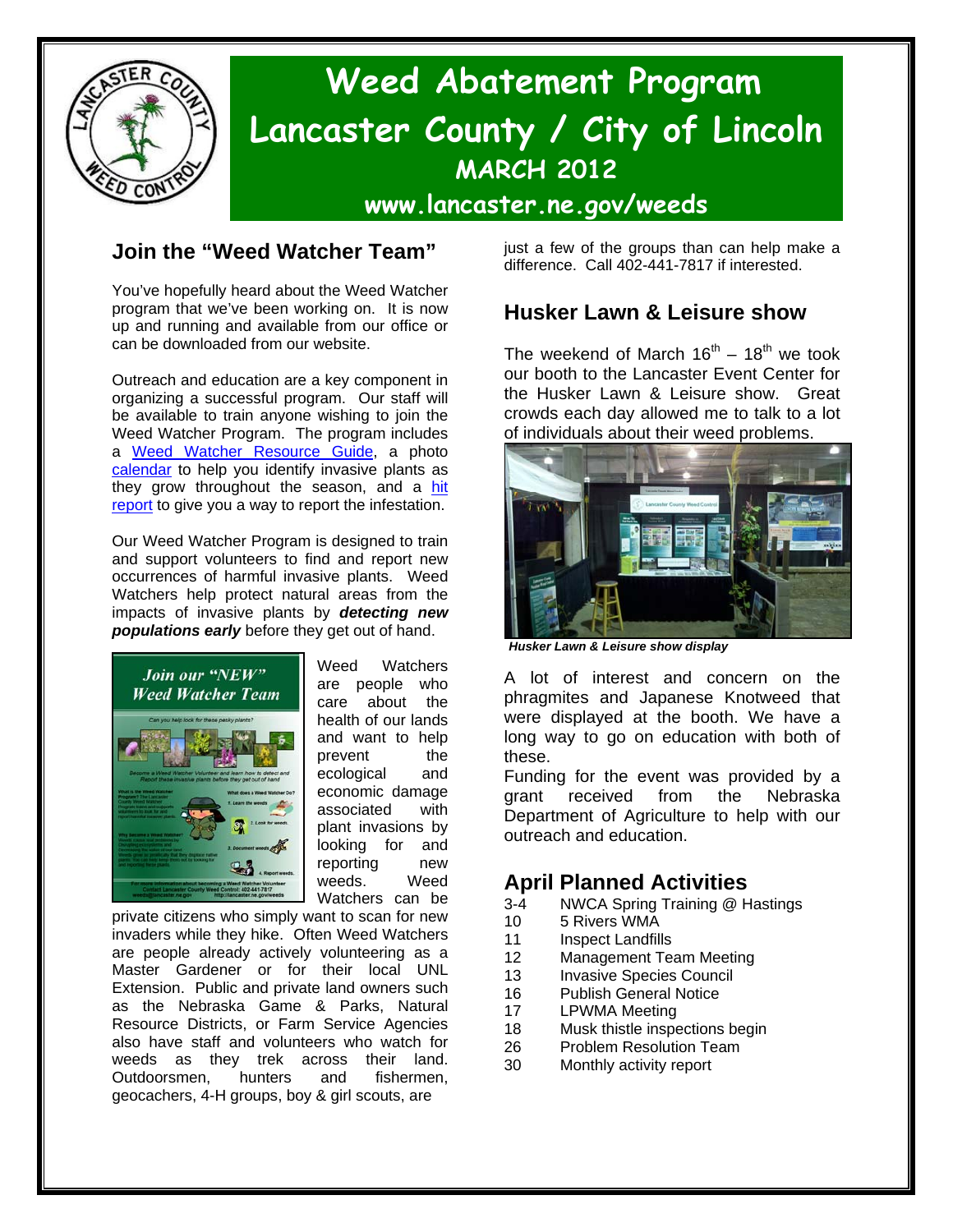### **MINUTES DIRECTORS' MEETING APRIL 2, 2012**

- **Present:** Gene Carroll, Chair; Adam Hornung, Vice Chair; Jon Camp; DiAnna Schimek; Jonathan Cook; Carl Eskridge; and Doug Emery
- **Others:** Joan Ross, City Clerk; Rod Confer, City Attorney; Rick Hoppe, Chief of Staff, Trish Owen, Deputy Chief of Staff

Chair Carroll opened the meeting at 2:21 p.m. and announced the location of the Open Meetings Act.

### **I. CITY CLERK**

Ross stated on page 2 of the agenda, liquor applications #8 and #9, will be called together. Items #10 and #11 will also be called together, bonds for water and sewer. On page 3 have items #13, #14, and #15 called as one item. Items #16 and #17 designating Kimberly Taylor-Riley as Commission on Human Rights Director, called together. Hoppe added Riley will be at the meeting. Ross stated as a reminder, on page 4, Item #22 is a Motion to Amend, Number 1, and on line.

### **II. MAYOR**

1. NEWS RELEASE. Canine Teams seek Search and Rescue Certification. No comments

### **III. DIRECTORS**

### **FINANCE/BUDGET - Steve Hubka, Director**

Hubka informed Council that on next week's agenda will have a resolution to transfer money from continency of \$150,000. This is for legal and consulting fees for a CIR case, and the cost of the outside negotiator, and will be in the Personnel budget. Hoppe stated this partly is the result of having turnover in Personnel staff and having to make a fairly significant payout for an individual who retired. All these items coming together created a small cash crunch we needed to solve.

### **FINANCE/TREASURER**

1. Monthly City Cash Report at the close of business on February 29, 2012. No comments

### **PLANNING DEPARTMENT**

1. Annual map updates, with descriptions of significant development projects, underway or approved can be found on the Planning Department web page. Click: What's Up in North Lincoln? or What's Up in South Lincoln?

No comments

### **URBAN DEVELOPMENT - David Landis, Director**

Landis stated the Nebraska Planning and Zoning Association announced, approximately two weeks ago, the award winning planning project done in the previous year by any Planning Department in the State of Nebraska. The winning entry was the LPlan 2040 Plan for Lincoln by our Lincoln-Lancaster County Planning Department. The nomination came from Wynn Hjermstad of Urban Department and was awarded the outstanding project of the year.